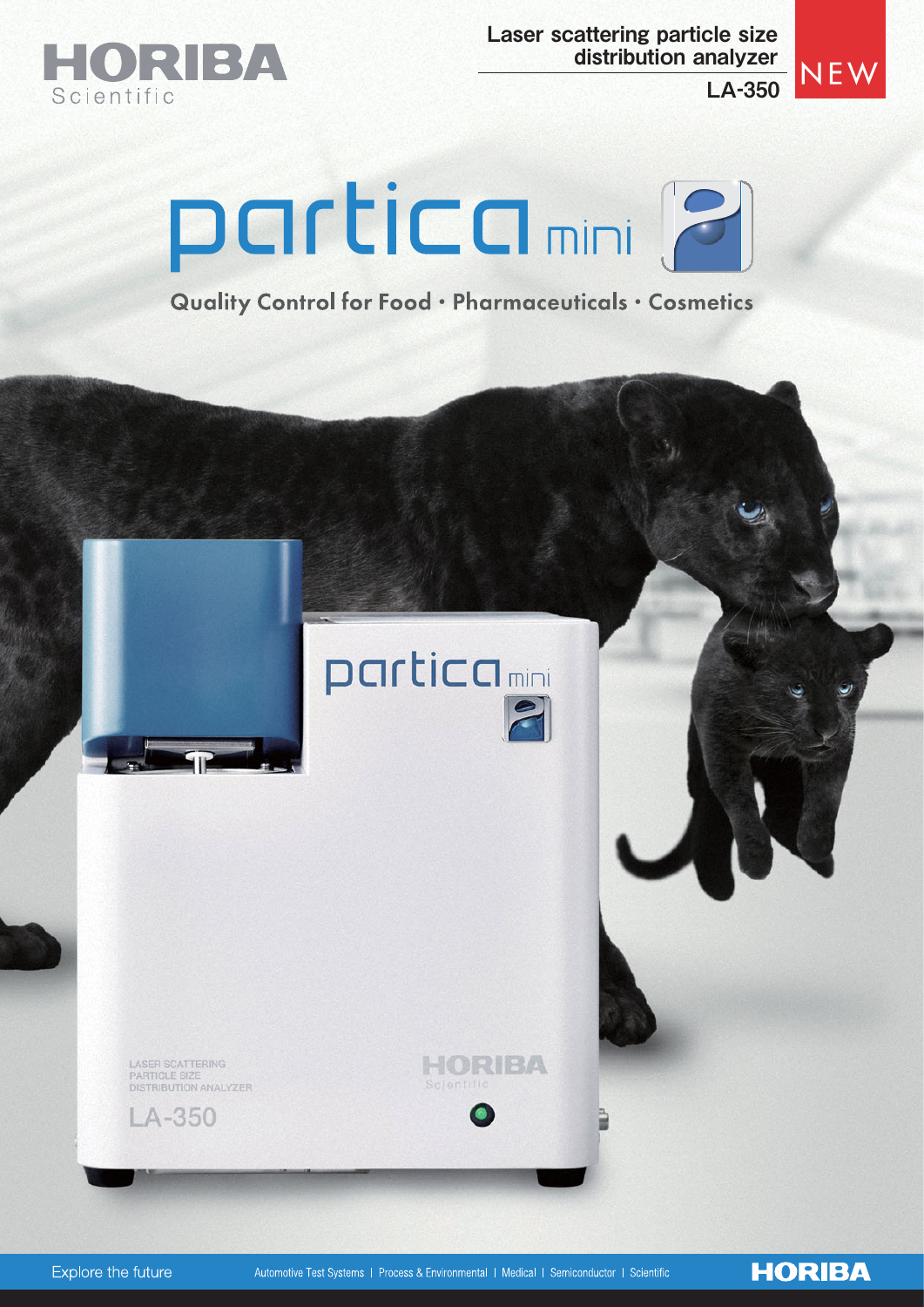# Analyzer Compact, Powerful Particle Size

HORIBA's LA-350 Laser Diffraction Particle Size Distribution Analyzer is the ideal combination of performance, price, and packaging. Based on the advanced optical design of previous LA-series analyzers, the LA-350 strikes a harmonious balance between high-functionality, easy operation, low maintenance, and cost-effectiveness. The optimized design allows for a compact optical bench, resulting in an efficient use of bench space, while preserving the accuracy, precision and resolution that HORIBA's analyzers are famous for.



# **Powerful, convenient, and outstanding performance to meet your needs.**

# Small and powerful

The combination optical bench and circulation pump in one system is one of HORIBA's most popular designs. Now this design has a much smaller footprint which allows you to move the analyzer from place to place. This is especially valuable for quality control situations when the locations of sampling and analysis need to be separate to avoid contamination. Also, because it requires less space, it is possible to place the instrument where it is needed.

## A powerful & versatile circulation system

The optical bench and circulation pump are combined into a single compact system. The compact size and low weight make this a convenient analyzer for today's crowded laboratories. It also makes it possible to transport easily to different locations within a facility or ship to remote locations for on-site testing where it is not practical to dedicate an analyzer.



# A stable & reliable optical system

HORIBA's optical design ensures accuracy and stable measurement even in this small footprint. It features automatic alignment along with each blank. This prevents human error in the set up which allows even a novice user to obtain accurate measurements. The laser diode light source provides stable performance throughout the long lifetime of the analyzer. The dectectors, lens, and mirrors, which are the most sensitive components, are protected by placing them in the interior of the instrument. The design has been rigorously tested for durability and robustness.

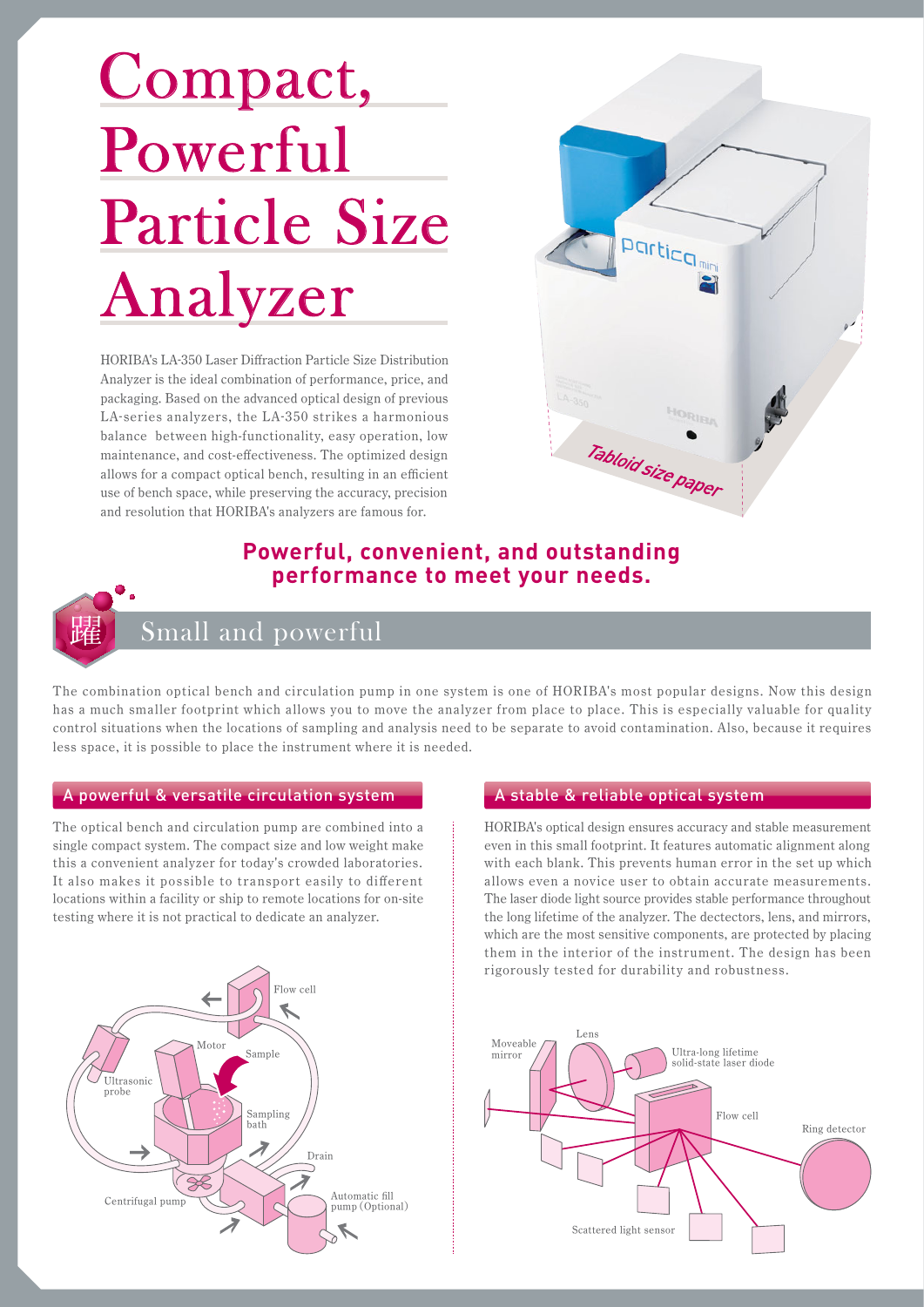# Convenient to use

The software is simple to use. A single click selects the conditions and a second one generates the measurements. The system guides the user through the measurement, enabling stress free analysis without any advanced knowledge of the software. Additionally, there are flexible support features included in the standard software for those users who want to change the conditions and compare results with previous measurements.



# Stress-free maintenance from an intelligent design

● The flow cell can be removed and replaced without any tools.



The flow cell cleaning is one of the most essential maintenance routine. Therefore it should be easily handled by anyone who operates the analyzer. The system is designed to keep enough space in the cell chamber for easy operations.



The whole flow cell unit can be removed and replaced easily.

# ● Small volume sampling or collecting samples?

Fraction cell unit



The Fraction cell optional accessory enables measurement of very limited sample amounts and collecting them after the measurement. The stir bar inside of the cell of the cell prevents the particle segregation and sedimentation.

**Optical alignment?** Instant automatic alignment function with blanking and sample measurement ensures reproducible measurements and reliable performances.



Simple operation with exquisite performance!

The Partica mini covers a wide range of sizes: 100nm to 1000 microns.

The analysis guarantees that your production quality and development process will be accurate.

- Dynamic wide measurement range : 0.1-1000 microns
- Measurement accuracy support :±1.4% guaranteed data accuracy with specified NIST traceable standard materials.
- ISO13320 compliant supporting criteria incorporated by HORIBA factory inspection procedure for each system.